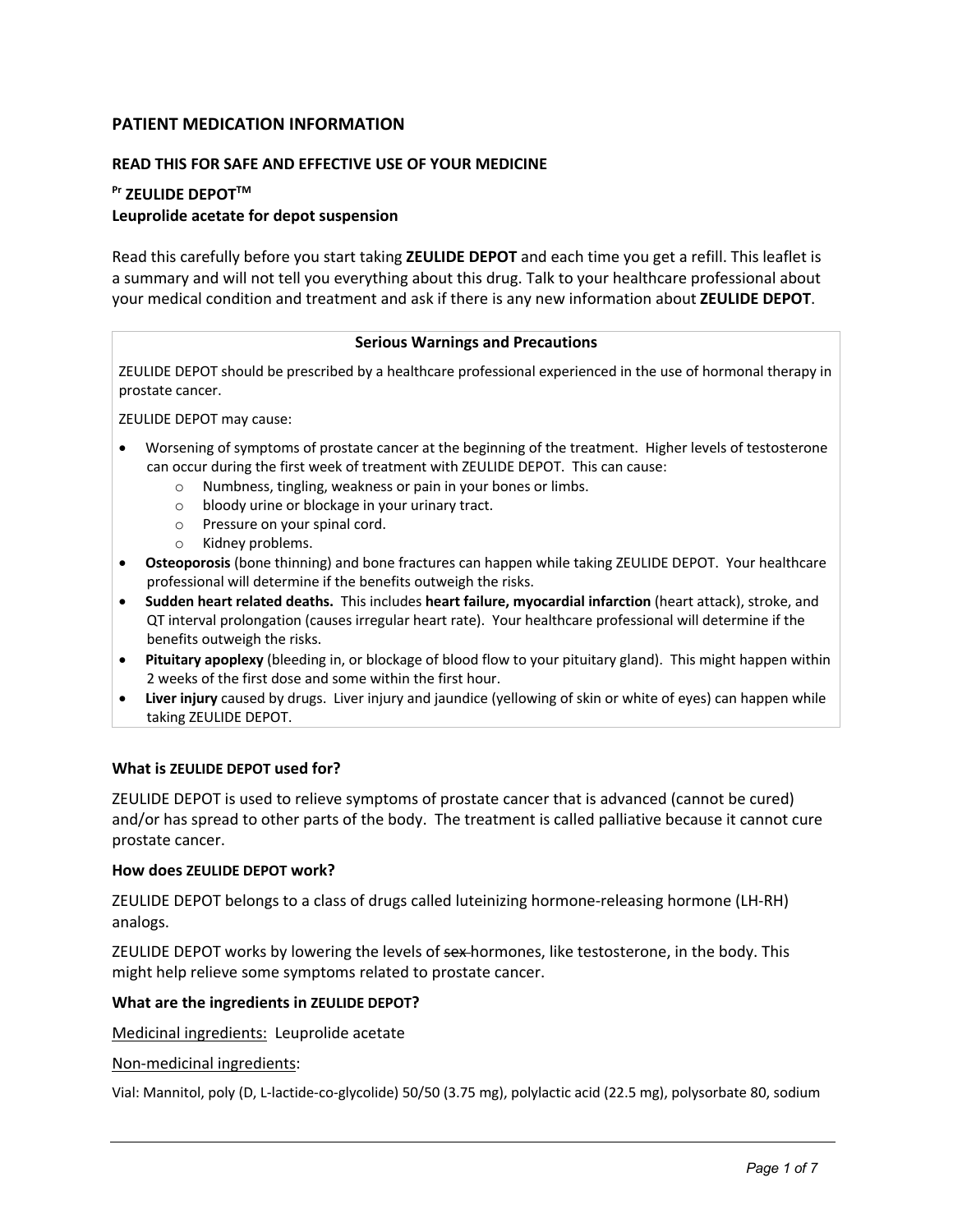carboxymethylcellulose, and triethyl citrate.

Syringe: Mannitol and water for injection. May contain hydrochloric acid and/or sodium hydroxide to adjust pH.

## **ZEULIDE DEPOT comes in the following dosage forms:**

- Lyophilized (freeze-dried) powder for injection, 3.75 mg (1-Month) or 22.5 mg (3-Month) leuprolide acetate.
- ZEULIDE DEPOT is supplied in single dose kits containing one vial of lyophilized leuprolide acetate, one prefilled syringe containing 2 mL of diluent, one adaptor system, and one sterile 21 G needle.

## **Do not use ZEULIDE DEPOT if:**

- If you are allergic to leuprolide acetate, any similar LH-RH analogs (e.g., histrelin, desorelin), or any other ingredients in ZEULIDE DEPOT.
- You are a woman, especially if you are or may become. ZEULIDE DEPOT might harm your unborn baby.
- You are a woman that is breastfeeding.
- If you are less than 12 years of age

## **To help avoid side effects and ensure proper use, talk to your healthcare professional before you take ZEULIDE DEPOT. Talk about any health conditions or problems you may have, including if you:**

- Have or had urinary tract problems, like a blockage in your urinary tract.
- Have family history of bone problems or are a long-term user of drugs that can lower bone mass such as anticonvulsants (for seizures), corticosteroids (lowers inflammation), alcohol and/or tobacco.
- Have or had heart problems, including a condition called "Long QT syndrome".
- Have high blood sugar (diabetes).
- Have bleeding disorders, low red blood cell counts (anemia) or low blood platelet counts (thrombocytopenia)
- Are taking anticoagulants (blood-thinner drugs) or antiarrhythmics (heart rhythm drugs).
- Have or had liver and/or kidney problems.
- Have or had depression.

## **Other warnings you should know about:**

## **ZEULIDE DEPOT can cause serious side effects, including:**

- **Convulsions** (muscle spasms or seizures).
- **Behavior and mental status changes:** Depression, mood swings and suicide can happen while taking ZEULIDE DEPOT. Your healthcare professional will talk to you about these mental status problems.
- **Lung and breathing problems:** Chest pain and tightness, coughing up blood, wheezing, strep throat and cold like symptoms can happen while taking ZEULIDE DEPOT.

See the Serious side effects and what to do about them table, below, for more information on these and other serious side effects.

**Diabetes** (high blood sugar):

• There is a higher risk of developing diabetes during treatment with Zeulide Depot.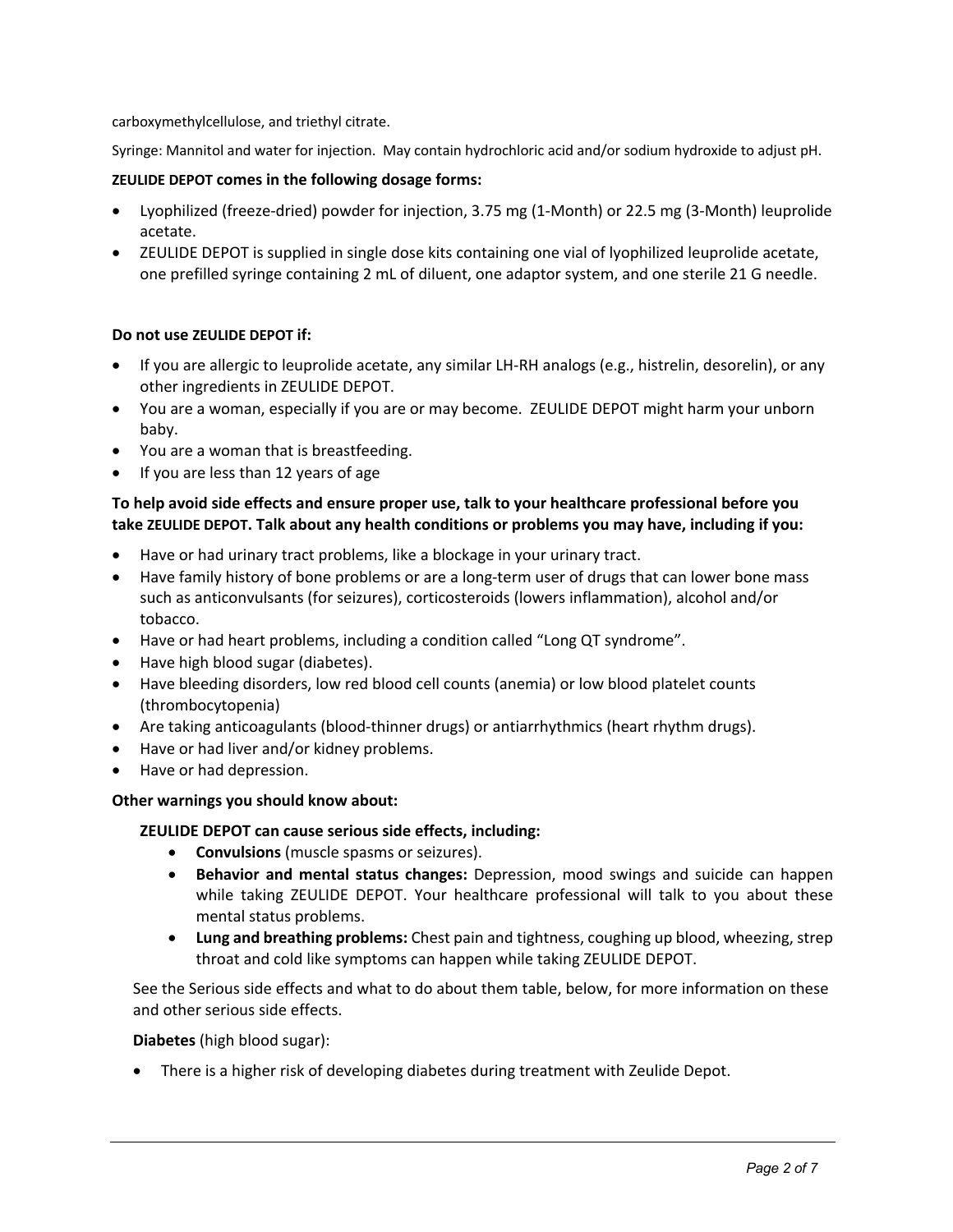• Your blood sugar should be monitored during treatment. More frequent monitoring may be needed if you are diabetic.

## **Anemia** (low red blood cell count):

- There is a risk of having low red blood cell counts during treatment with Zeulide Depot.
- Your healthcare professional will determine if the benefits outweigh the risks.

#### **Sexual Health and Fertility:**

• Hypogonadism (when your body makes little to no sex hormones) can happen while taking ZEULIDE DEPOT. This can lead to sexual/erectile dysfunction and lower sex drive.

#### **Monitoring and Laboratory Tests:**

- You will need blood tests before you start ZEULIDE DEPOT and during your treatment. This will help your healthcare professional know how ZEULIDE DEPOT is affecting your blood, blood sugar levels, hormones and other parts of your body (heart, liver and kidneys).
- You may also get an electrocardiogram (ECG) to see how ZEULIDE DEPOT is affecting your heart rhythm.
- X-rays, ultrasounds and CT scans might be needed to see how ZEULIDE DEPOT is affecting your bone and urinary tract health.

#### **Women and Children:**

• ZEULIDE DEPOT is not for use in women or children less than 12 years of age.

## **Tell your healthcare professional about all the medicines you take, including any drugs, vitamins, minerals, natural supplements or alternative medicines.**

#### **The following may interact with ZEULIDE DEPOT:**

- Medicines that affect your heart rhythm (antiarrhythmic drugs) such as quinidine, disopyramide, amiodarone, sotalol, dofetilide, ibutilide, flecainide, propafenone, dronedarone;
- Medicines used to treat mental problems (antipsychotic drugs) such as chlorpromazine;
- Medicines used to treat depression (antidepressant drugs) such as amitriptyline, nortriptyline;
- Narcotic medicines used treat pain such as methadone;
- Medicines used to treat bacterial infections such as erythromycin, clarithromycin, azithromycin, moxifloxacin;
- Medicines used to treat fungal infections (antifungals);
- Medicines used to treat malaria (antimalarials) such as quinine;
- Medicines used to prevent nausea and vomiting caused by cancer chemotherapy, radiation therapy and surgery such as ondansetron;
- Medicines used to treat breathing problems, like asthma, such as salbutamol.

#### **How to take ZEULIDE DEPOT:**

ZEULIDE DEPOT is given to you by a healthcare professional in a healthcare setting*.*

#### **Usual Dose:**

- 3.75 mg: One injection, once a month.
- 22.5 mg: One injection, once every 3 months.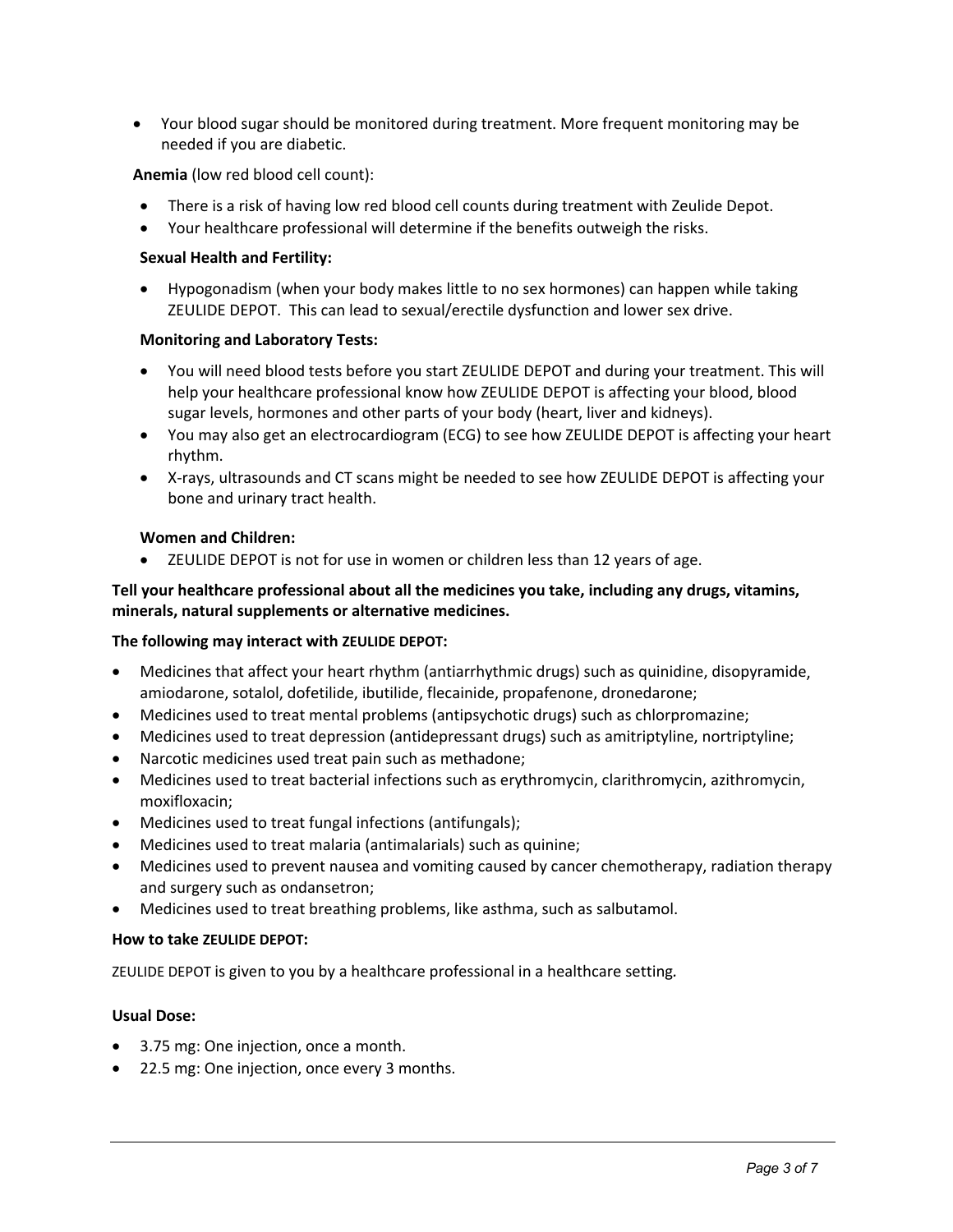## **Overdose:**

If you think you, or a person you are caring for, have taken too much ZEULIDE DEPOT, contact a healthcare professional, hospital emergency department, or regional poison control centre immediately, even if there are no symptoms.

## **Missed Dose:**

- If you miss a dose of ZEULIDE DEPOT, contact your healthcare professional as soon as possible.
- It is very important that you follow all planned doses of ZEULIDE DEPOT with your healthcare professional.

#### **What are possible side effects from using ZEULIDE DEPOT?**

These are not all the possible side effects you may have when taking ZEULIDE DEPOT. If you experience any side effects not listed here, tell your healthcare professional.

In the first few weeks of taking ZEULIDE DEPOT, your testosterone levels will initially increase and then decline over several weeks. During this period some patients may experience worsening of urinary symptoms (difficulty urinating, blood in the urine) and/or a temporary increase in bone pain. Should this occur, contact your doctor immediately.

- general pain, cold or flu-like symptoms
- sore throat
- swelling around the eyesjoint, muscle, pelvic, neck, nipple pain
- feeling tired, weakness
- increased appetite
- loss of taste
- headache
- blurry vision
- trouble sleeping
- diarrhea
- constipation
- stomach pain
- feeling hot or cold
- feeling jittery

| Serious side effects and what to do about them                                        |                                      |              |                               |  |  |
|---------------------------------------------------------------------------------------|--------------------------------------|--------------|-------------------------------|--|--|
| Symptom / effect                                                                      | Talk to your healthcare professional |              | Stop taking drug and          |  |  |
|                                                                                       | Only if severe                       | In all cases | get immediate<br>medical help |  |  |
| <b>VERY COMMON</b>                                                                    |                                      |              |                               |  |  |
| Hot flashes                                                                           |                                      |              |                               |  |  |
| <b>COMMON</b>                                                                         |                                      |              |                               |  |  |
| <b>Anorexia</b> (eating disorder):                                                    |                                      | ✓            |                               |  |  |
| <b>Behavior and mental status changes:</b><br>agitation including aggressive behavior |                                      |              |                               |  |  |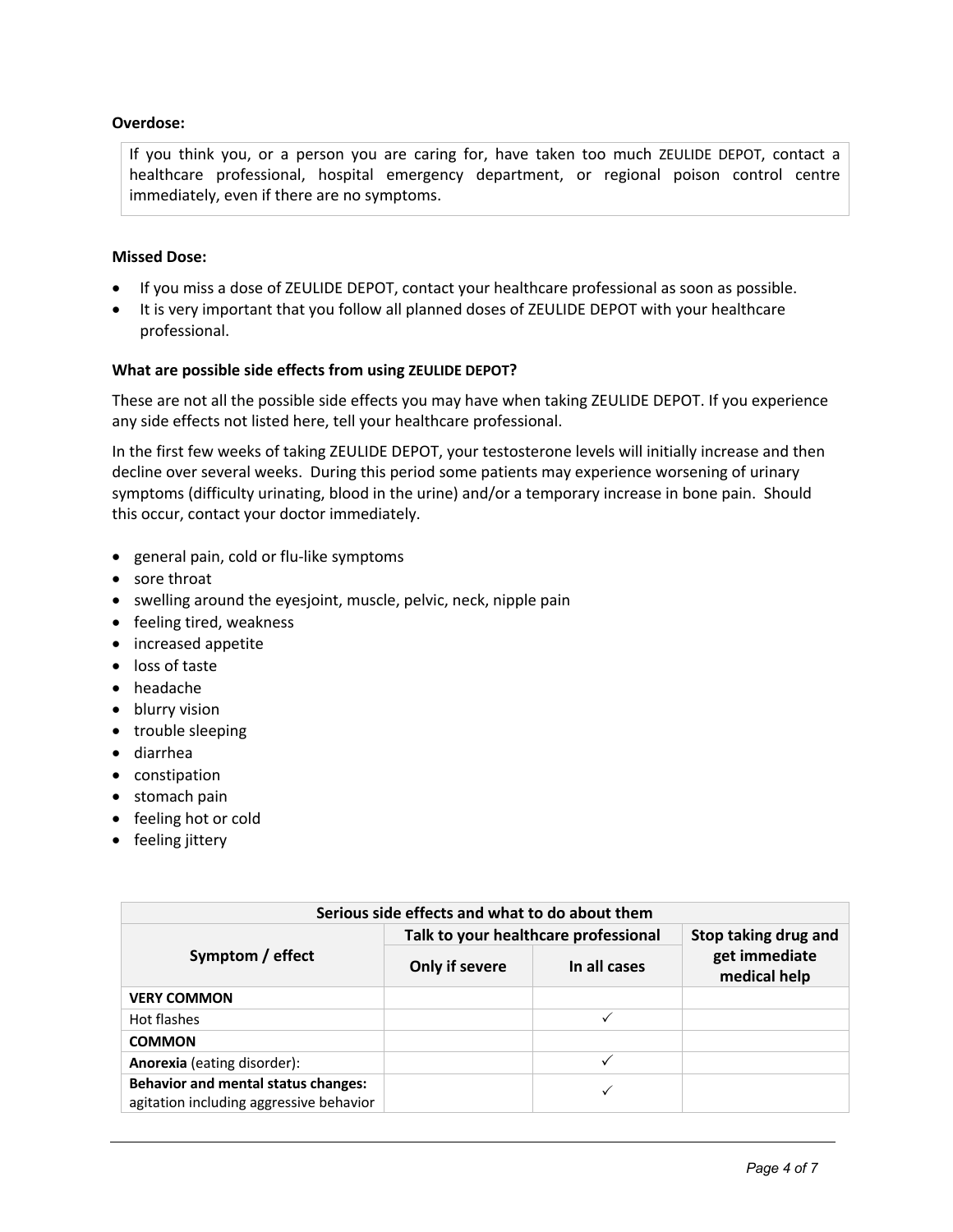| Serious side effects and what to do about them                                                                                                                                            |                                                              |              |                               |  |  |  |
|-------------------------------------------------------------------------------------------------------------------------------------------------------------------------------------------|--------------------------------------------------------------|--------------|-------------------------------|--|--|--|
|                                                                                                                                                                                           | Talk to your healthcare professional<br>Stop taking drug and |              |                               |  |  |  |
| Symptom / effect                                                                                                                                                                          | Only if severe                                               | In all cases | get immediate<br>medical help |  |  |  |
| or hostility, depression, emotional and<br>sleep problems                                                                                                                                 |                                                              |              |                               |  |  |  |
| Bone pain                                                                                                                                                                                 |                                                              | $\checkmark$ |                               |  |  |  |
| Hypogonadism (when your body                                                                                                                                                              |                                                              |              |                               |  |  |  |
| makes little to no sex hormones):<br>Erectile dysfunction, ejaculation<br>failure, breast swelling/tenderness,<br>low sex drive, testicle problems                                        |                                                              | ✓            |                               |  |  |  |
| Heavy sweating, cold sweats, night                                                                                                                                                        |                                                              |              |                               |  |  |  |
| sweats                                                                                                                                                                                    |                                                              | $\checkmark$ |                               |  |  |  |
| Injection Site Reactions: blistering,<br>itching, pain, hives, redness, bruising,<br>hardened skin, skin damage,<br>tenderness, skin bleeding, warmth in<br>the area around the injection | ✓                                                            |              |                               |  |  |  |
| Lung and breathing problems                                                                                                                                                               |                                                              |              |                               |  |  |  |
| including pleural effusion (fluid                                                                                                                                                         |                                                              |              |                               |  |  |  |
| around the lungs): chest pain and                                                                                                                                                         |                                                              | ✓            |                               |  |  |  |
| tightness, difficult or painful<br>breathing, cough, coughing up blood,                                                                                                                   |                                                              |              |                               |  |  |  |
| wheezing                                                                                                                                                                                  |                                                              |              |                               |  |  |  |
| Tinnitus: ringing, buzzing, clicking or<br>hissing in the ears                                                                                                                            | $\checkmark$                                                 |              |                               |  |  |  |
| Vertigo (Light-headedness or                                                                                                                                                              |                                                              | ✓            |                               |  |  |  |
| dizziness)                                                                                                                                                                                |                                                              |              |                               |  |  |  |
| <b>UNCOMMON</b>                                                                                                                                                                           |                                                              |              |                               |  |  |  |
| Back pain                                                                                                                                                                                 |                                                              | $\checkmark$ |                               |  |  |  |
| Numbness of limbs                                                                                                                                                                         |                                                              | ✓            |                               |  |  |  |
| Persistent nausea or vomiting                                                                                                                                                             |                                                              | $\checkmark$ |                               |  |  |  |
| Urinary tract disorders: difficulty and                                                                                                                                                   |                                                              |              |                               |  |  |  |
| pain when passing urine, exaggerated<br>sense of needing to urinate, blood in<br>urine, urinary tract pain, less urine                                                                    |                                                              | ✓            |                               |  |  |  |
| <b>UNKNOWN FREQUENCY</b>                                                                                                                                                                  |                                                              |              |                               |  |  |  |
| Allergic reaction: Chest tightness,                                                                                                                                                       |                                                              |              |                               |  |  |  |
| difficulty breathing, chest pain,<br>sneezing, coughing                                                                                                                                   |                                                              |              | ✓                             |  |  |  |
| Liver Disorder/Injury: yellowing of                                                                                                                                                       |                                                              |              |                               |  |  |  |
| the skin or eyes, dark urine, abdominal                                                                                                                                                   |                                                              | ✓            |                               |  |  |  |
| pain, nausea, vomiting, loss of                                                                                                                                                           |                                                              |              |                               |  |  |  |
| appetite, fever, fatigue, weakness                                                                                                                                                        |                                                              |              |                               |  |  |  |
| Osteoporosis (thin, fragile bones):                                                                                                                                                       |                                                              |              |                               |  |  |  |
| broken bones, pain, back pain that                                                                                                                                                        |                                                              | ✓            |                               |  |  |  |
| gets worse when standing or walking                                                                                                                                                       |                                                              |              |                               |  |  |  |
| <b>Heart Failure, Myocardial Infarction</b><br>(heart attack): crushing chest pain,                                                                                                       |                                                              |              | ✓                             |  |  |  |
| shortness of breath, sweating, nausea,                                                                                                                                                    |                                                              |              |                               |  |  |  |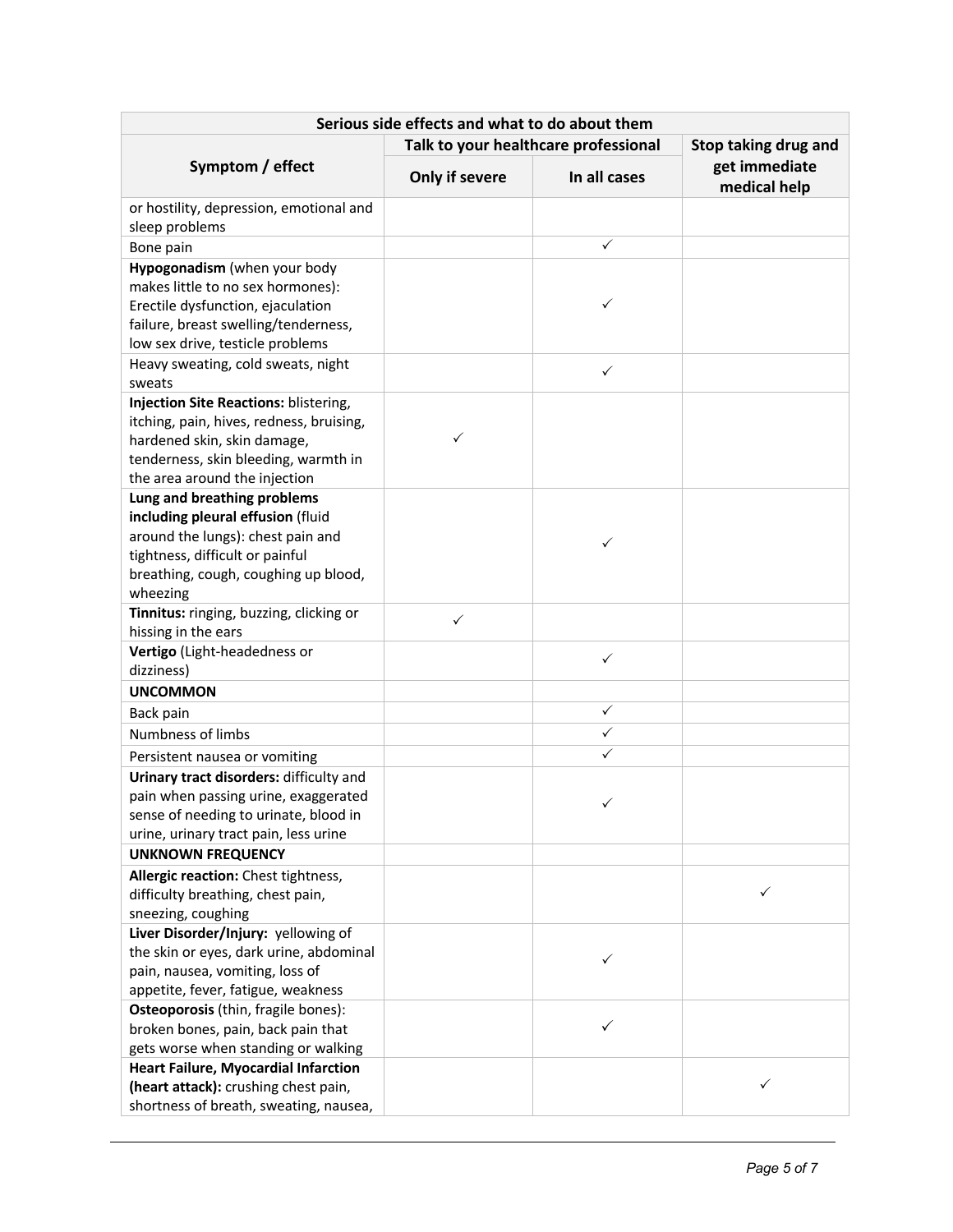| Serious side effects and what to do about them                                                                                           |                                      |              |                               |  |  |
|------------------------------------------------------------------------------------------------------------------------------------------|--------------------------------------|--------------|-------------------------------|--|--|
| Symptom / effect                                                                                                                         | Talk to your healthcare professional |              | Stop taking drug and          |  |  |
|                                                                                                                                          | Only if severe                       | In all cases | get immediate<br>medical help |  |  |
| pain in the jaw, neck and/or arm,<br>irregular heartbeat, fluid retention,<br>swelling in legs, ankles and feet, fluid<br>retention      |                                      |              |                               |  |  |
| Pituitary Apoplexy (bleeding in, or<br>blockage of blood flow to your<br>pituitary gland): sudden headache,<br>vomiting, visual changes, |                                      |              |                               |  |  |
| <b>Convulsions</b> (seizures, muscle spasms)                                                                                             |                                      |              | ✓                             |  |  |
| Weakness, numbness, tingling and/or<br>pain in the arms, hands, legs or feet                                                             |                                      |              |                               |  |  |

If you have a troublesome symptom or side effect that is not listed here or becomes bad enough to interfere with your daily activities, tell your healthcare professional.

## **Reporting Side Effects**

You can report any suspected side effects associated with the use of health products to Health Canada by:

- Visiting the Web page on Adverse Reaction Reporting (https://www.canada.ca/en/healthcanada/services/drugs-health-products/medeffect-canada.html) for information on how to report online, by mail or by fax; or
- Calling toll-free at 1-866-234-2345.

*NOTE: Contact your health professional if you need information about how to manage your side effects. The Canada Vigilance Program does not provide medical advice.*

## **Storage:**

- ZEULIDE DEPOT must be kept below 25°C. Protect from freezing.
- ZEULIDE DEPOT will be managed and stored by healthcare professionals.
- Keep out of reach and sight of children.

## **If you want more information about ZEULIDE DEPOT:**

- Talk to your healthcare professional
- Find the full product monograph that is prepared for healthcare professionals and includes this Patient Medication Information by visiting the Health Canada website: (https://www.canada.ca/en/health-canada/services/drugs-health-products/drug-products/drugproduct-database.html; the manufacturer's website www.veritypharma.com, or by calling 1-800877-4414.